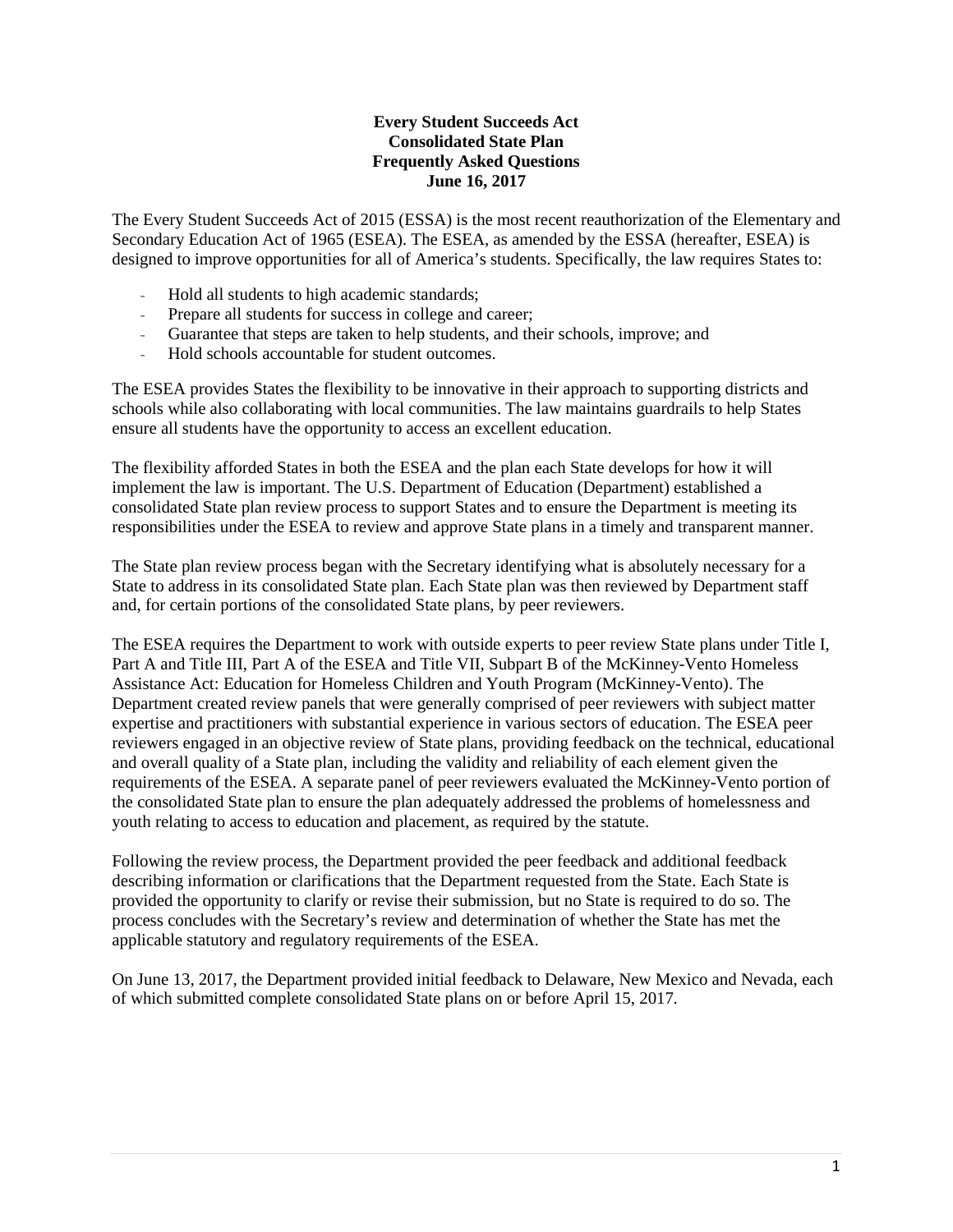## **Frequently Asked Questions**

## **1. Why is the Department only releasing information about three States?**

Since some States submitted their complete plans earlier than others did, the Department is responding to those earlier submissions first. Within the coming weeks, the Department will provide and make publicly available its initial feedback to all States that have submitted completed plans.

## **2. How is the Department determining what to include in the initial feedback it is providing to each State on its consolidated State plan?**

The review process consists of both a Department review and a peer review. ESEA section  $1111(a)(4)$  establishes the peer review process as independent; neither the Secretary nor any political appointee may attempt to participate in or influence that process. The peers' notes are provided to each State. Based on its review, the Department also provides feedback regarding additional information a State can provide and/or what changes a State can make in order to help ensure all components of the plan are in accordance with the requirements of the statute. *This initial feedback is not an approval or denial of a State plan*; however, a State is still required to submit a plan that complies with all statutory requirements.

Each State then has the opportunity to revise, further describe, add information and/or make changes and resubmit its plan; however, no State is required to do so.

**3. What is the Secretary's responsibility in the final determination of each State plan?** The Secretary ultimately determines whether each State's plan is in accordance with applicable statutory and regulatory requirements, and approves the plan if it is. If it is not, the State has additional opportunities for review of its consolidated State plan as detailed in ESEA section 8451.

#### **4. Why is the list of feedback so long for my State?**

Although the ESEA offers States substantial opportunities to innovate, the law still includes a number of specific requirements. The feedback sent by the Department is to help ensure that States are meeting those specific requirements. The goal is for each State to have ample opportunity to thoroughly articulate – and then faithfully execute – a system designed to comply with the statutory provisions that are intended to support the nation's most vulnerable students, including English learners, homeless students and students with disabilities.

**5. If the statute does not define certain terms, such as "ambitious" long-term goals, "substantial" weight of indicators, or "much greater" weight of certain indicators over others, who determines the meaning of those terms?**

In cases where the statute does not define a specific term, a State has significant discretion to determine how it will define that term. In accordance with the Secretary's responsibility to review State plans, the Secretary is obligated to make a determination as to whether a State's proposed definition, on its face, is reasonable.

**6. Were there any common requests for clarification the Department made to States regarding plans that were submitted during the spring review window?**

Each State's plan reflects the State's goals or long-term vision for education within its own State context. As a result, each State plan is unique. However, there were instances in more than one State plan where clarification was requested or minor technical corrections suggested in order to adhere to the ESEA. For example, the ESEA requires each State to describe its accountability system so that the Department, districts, schools and the public understand the State's system and